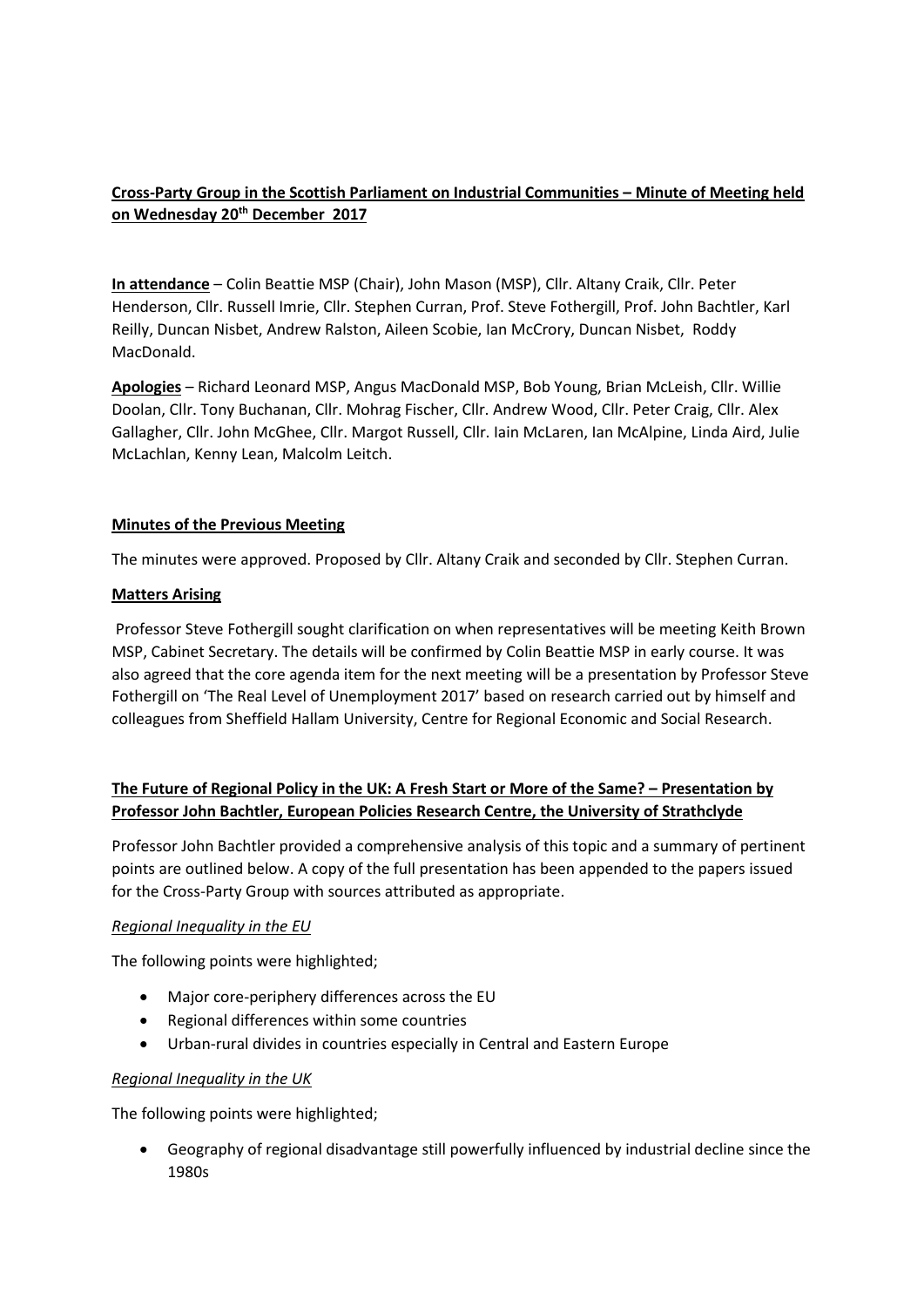- Legacy of deindustrialisation in economic inactivity, un/under-employment, low pay, high levels of socio-economic deprivation
- Median income for non-retired households in 2017 is £29,300 almost the same as 2008 (£29,200)
- Little year-on-year change in level of income inequality
- Bottom quartile still lower than in 2008 and falling
- Huge problem of poverty and social exclusion
- Implications of low and irregular income
- Increase in child hunger and ill-health
- Number of emergency food supplies in 2015/16 North West 160,048; Scotland 133,726; London – 110,364; Wales – 85,656

# *Implications of Brexit for regional development in the UK*

The following points were highlighted;

- Changes in trade and investment
- Sectoral adjustment change in the competitive position of different sectors
- Priority of government is national adaptation and sectoral issues: evolving picture and a balance of costs (short/medium term) and benefits (longer term)
- Move to a new economic model

# *Which way forward for UK regional policy?*

The following points were highlighted;

- The policy features of long term evolution from the 1930s 1980s led by Central Government in a "Top down" approach with objectives of employment creation and increased investment
- The policy features of long term evolution from the 1980s 2000s led by Regional authorities with Local Government, the Voluntary sector as partners with a "collective/negotiated" approach

## *Regional Policy in the UK: recent trends*

The following points were highlighted;

- Impact of crisis on government intervention including major cuts in spending, the loss of institutional capacity at regional and local levels
- Recent revival of thinking about sub-national scale of economic development including city regions, urban/regional partnerships and national-sub-national deals

## *Future regional policy in the UK: trends in other EU countries*

The following points were highlighted;

- Focus on EU regional policies on structural weaknesses of regions in innovation and productivity
- Significant differences between frontiers and other regions
- Problem is rate of diffusion in innovation
- Support for responses to climate adaptation and environmental sustainability
- Managing "fair and balanced" regional transition to clean energy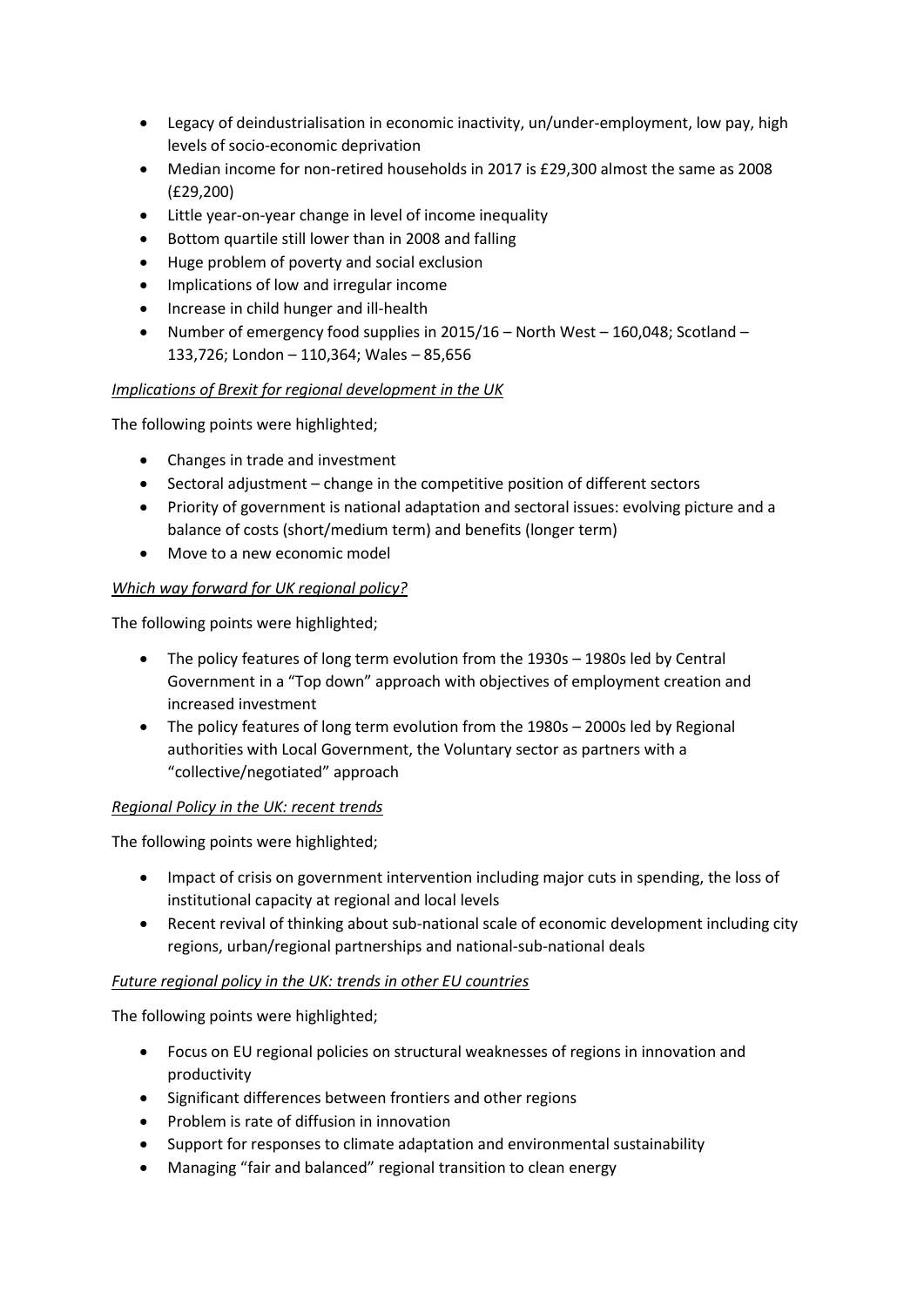- Social integration
- Targeting social exclusion marginalised communities, integration for migrants, gender equality

## *Future regional policy in the UK: new directions?*

Some quotes shared;

- "We see division and unfairness all around…Between the wealth of London and the rest of the country…we need to rebalance the economy…" Theresa May 2016
- "economic growth does not exist in the abstract. It happens in particular places…what is needed in each place is different, and our strategy must reflect that". Greg Clark 2016

### *Future regional policy in the UK: economic and socially inclusive?*

The following points were highlighted;

- Primary motivation for UK regional policy has been economic efficiency
- Contrast with other EU countries regional policy underpinned by commitment to social justice

#### *Future regional policy in the UK: what is a 'place based policy' model?*

The following points were highlighted;

- Policy integration cooperation between UK and Devolved Administrations; synergies across policy sectors
- Territorial specificity geography functional vs administrative regions?; balance between top-down and bottom up; is place primary or secondary to sectoral objectives?
- Bottom-up development genuine empowerment of local communities and building capacity for exploiting local knowledge

Discussion and contributions from colleagues in response to the presentation included the challenges of "globalisation" and "the importance of the social dimension to our communities."

# **The Future of Broadband Infrastructure in Scotland – Presentation by Duncan Nisbet, Stakeholder Engagement Director R 100 Programme**

Duncan Nisbet provided a detailed analysis of the challenges set before us all. A summary of the pertinent points are outlined below;

#### *Vision*

Technology is clearly transforming how we live our lives. The Digital Strategy sets out our vision for Scotland. Building a future proofed infrastructure has to start now. It will underpin future economic growth.

"For Scotland to become a world class digital nation requires that people living, working and visiting Scotland can communicate and connect instantly using any device, anywhere, anytime."